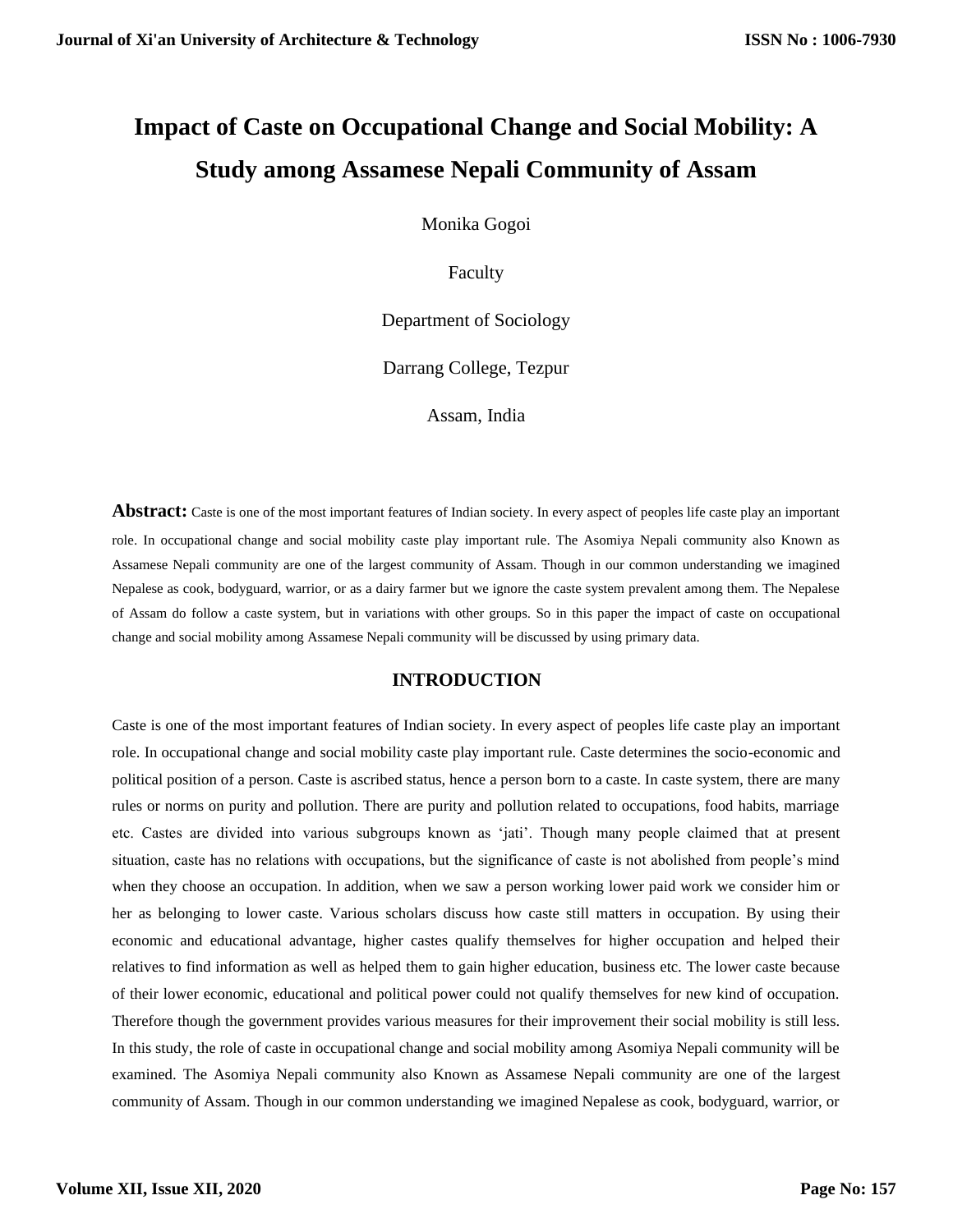as a dairy farmer but we ignore the caste system prevalent among them. The Nepalese of Assam do follow a caste system, but in variations with other groups. In Assam, most of the Nepalese are engaged in animal husbandry, dairy farming, and agriculture. However, caste play role in choosing their occupation.

#### **METHODOLOGY**

This paper is based on the data collected by the researcher from Ouguri Nepali Gaon. The village is belongs to Jorhat district and 45 kilometer far from main town. It is situated in the both side of the bank of Jhanji River. Jhanji River is a tributary of mighty Brahmaputra. The population of the study consists of both male and female members of three different caste group of Asomiya Nepali community in Ouguri Nepali Gaon. From the total population 27 household is selected. I interviewed 27 household and I talk with people from neighboring area to clarify their statement. There are 85 household in the village and total population is 750.

## **ANALYSIS**

The village has mainly three caste groups that are Brahmin or Bahun, Chetry and Dorji. Traditionally Bahun or Brahmin are priest, Chetry are warrior Dorji's are tailor. In present context different castes are engaged in different occupation. This led to downward or upward social mobility. The Brahmins and Chetry have traditionally occupied a higher position. Therefore, they have more social, economic and cultural capital then the Dorji's. In terms of job or occupation they get some kind of privileges. While the Dorji's are traditionally lacking this. It is also seen that because of their economic condition now a days the higher castes are also bound to take occupation, which are low in terms of their status. In such condition, their social status becomes lower. On the other hand, the lower caste through their new education and Constitutional right are able to get higher occupation. Which increase their economic condition and simultaneously it led to the growth of their social status.

From the study it is found that, occupational mobility helps in social mobility. Change in occupational status impact on the larger social status of a family, individual, household or caste group. Occupational change may help in upward or downward social mobility. When a family or caste group changes occupation which are lower than their status is considered as downward occupational mobility and it led to downward social mobility. On the other hand when a family or caste group changes their occupation which is higher than their status is considered as upward occupational mobility. In Ouguri Nepali Gaon both upward and downward social mobility is noticeable. The impact of occupational mobility in social mobility is broadly seen in Caste class relations, Sanskritization and education.

i) Change in Caste – Class relations: In Ouguri Nepali Gaon traditionally caste structure dominated the economic and political life of the village. Caste structure play pivotal role in land use and land control. Earlier the Bahun are the landowner who had control over the land. Following Bahun, Chetry had second control over land. Dorji were traditionally deprived from land control. Also in other occupations the Bahun and Chetry were in higher position than the Dorji. Dorji were related with lower occupation. So the economic position of Bahun and Chetry were higher than the Dorji. Along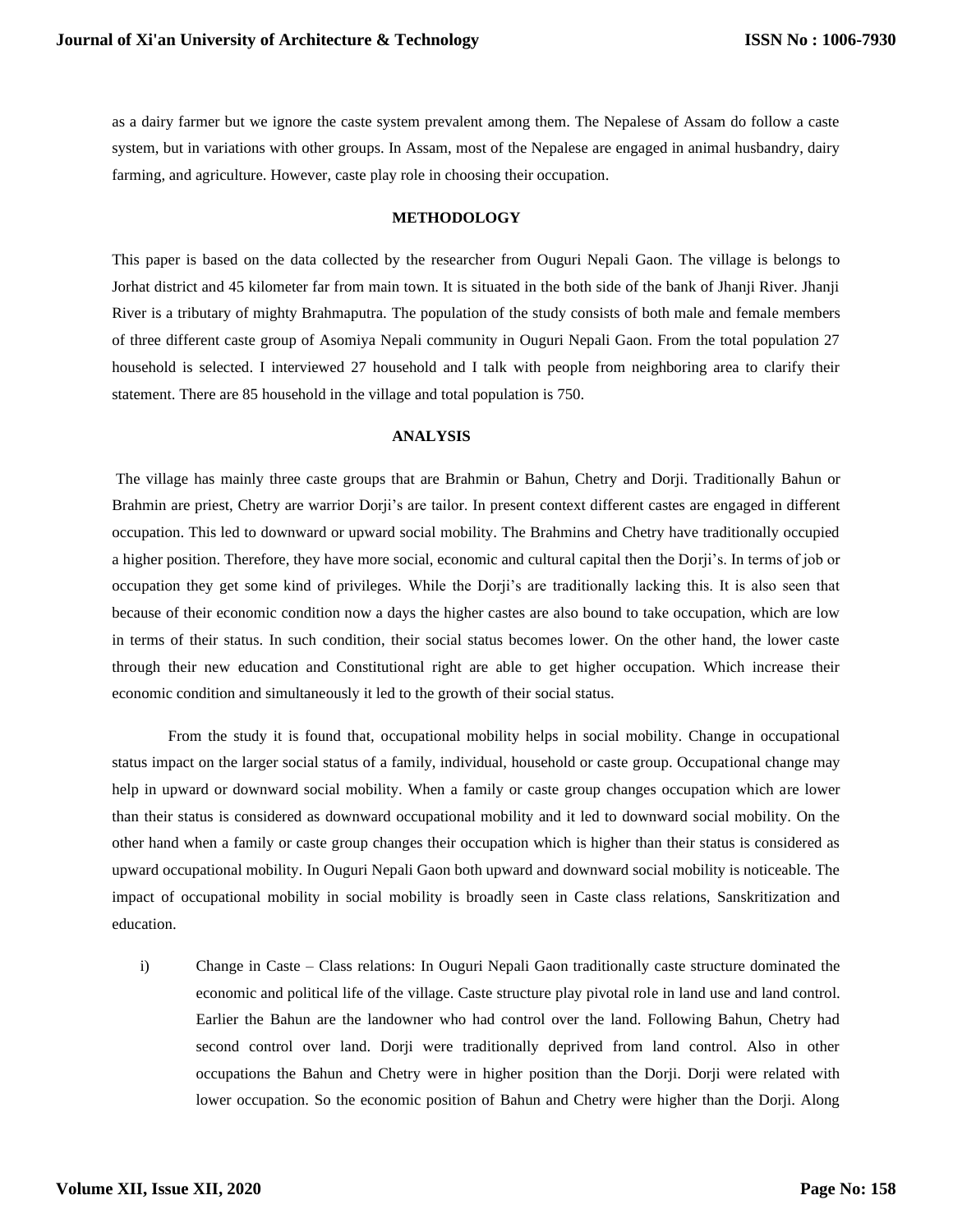with caste structure class structure is also present among them. As the village is an agrarian village so the presence of agrarian class is noticeable. By using Daniel Thorner's idea on agrarian class we can say that, in the village Bahun's are absentee landlord. Small landowners, Substantial tenants are found among Chetry and Poor tenants, sharecroppers and landless labourers are found among the Dorji's. So generally we can say that traditionally in the village the Bahun were the Maliks, Chetry were Kisans and Dorji were Mazdoors. But after occupational change the traditional relations of caste and class changed. In the village I found people of Chetry caste who have property rights over land and appoint labor from other lower caste. Among the'Bahun's' and Chetry downward mobility is found. Traditionally they are engaged with high paid and higher status occupation. But in present I found some Bahun (Brahmin) plough by them. Some also worked as Peon, Postmaster, and Chowkider. The lower occupations also lower their status in society. But it is mostly found in case of plough. The government job though they are lower in rank is not considered as degraded. One respondent said now it is tough to find government job, so they are willing to do any kind of government job. He also added "A government job is a government job and it is not polluted." On the other hand if a Bahun plough he and his children can't do ritual in marriage or death ceremony. They only can take 'daan'. They are considered as deviated from society. One old 'Bahun' said traditionally Bahun didn't plough, though it is not possible for them to follow traditional occupations, at least they didn't have to plough. Also most of them said the Chetry and Dorji are better off than them and have more social and political power.On the other hand some Bahun people work by themselves in the land. So they can be regarded as Kisan. So change in occupation change the class of different caste. So their social position in the society has changed. As I mentioned in the beginning the relations of castes in this village is mostly agrarian. So the impact of occupational change is noticeable in the agrarian relations among castes. Earlier the Bahun's are mostly dependent on Chetry for agriculture. But after occupational mobility among Chetry's they became economically well off. They no longer wanted to work in Bahun's family. Some Chetry's buy land on their own and cultivate on their land. Now in the village people don't want to do agriculture as its need hard work. So they are searching for subsidiary activities. That's why the Bahun's needs to appoint Dorji in agriculture and vegetable garden. Earlier Dorji's are not preferable. After economically settled the Chetry's became powerful in the village. Though in the village still more Maliks are from Bahun but the overall class positions of Bahun are lower than the Chetry. So they constituted the Dominant caste in the village. The social and political power of Bahun is replaced by Chetry. They Chetry's get preference in any decision making activity in the village, either it is regarding Durga puja or regarding changes of any norms or rules in the village. Now they are the people taking initiatives in different festival or occasions to be held in the puja mandir. So they get advantage not only economically but also socially and politically. An old Bahun man said that a Chetry boy married a non – Nepali girl, earlier they have restriction regarding this. But in this case the villagers decided to don't take any strict rules and welcome the couple. He said as the boy is from Chetry and they are dominant in the village so they could not obstruct them. He also added the society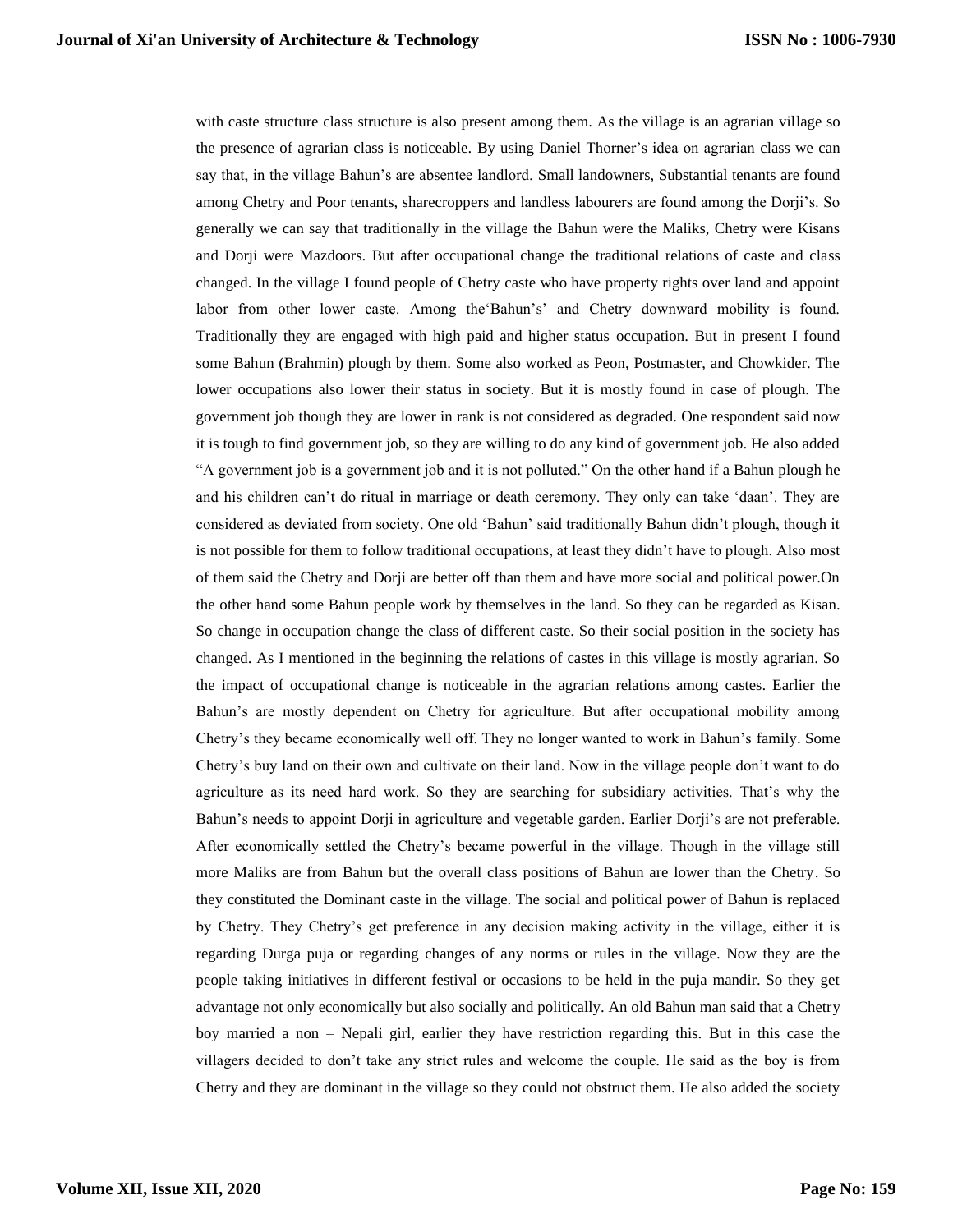is changing and we have to change our tradition. The occupational mobility among Dorji improves their situation in society. Earlier all of them have to depend on Chetry and Bahun's in some cases for agriculture. But now the economically better of Dorji no longer depend on them. Occupational mobility in father's generation helped the future generation to get higher education. It helps them in getting occupation. The economically advance Dorji have better position than the economically poor. One Chetry women said now Dorji's have better position than them by using reservation policy. But in reality only a few of them have good position than the economically weaker Bahun's or Chetry.

ii) ii) Sanskritization: Sanskritization is the process through which lower caste adopt the beliefs, values, food habit, ritual, in a sense their day to day life to seek upper status in society. The Dorji's in the village are Sanskritized themselves to get higher position in society. Now economically well off Dorji's don't want to do degraded occupation. They 'sanskritized' themselves in reference to Bahun and Chetry, like them they also don't want to rear pig or eat pig, local drinks etc. Though occupational mobility helped Dorji in economic sufficiency, it does not help them to improve their position in society. They avoid drinking 'jaar' (the local drinks). They only drink it occasionally. They also gave up rear pig. Only economically weaker sections rear pig. The occupational mobility helps the Dorji to sanskritize themselves. The Dorji families which have economic security can manage to avoid rear pig. The other family has to rear it to fulfill economic need. Though the Dorji's sanskritized themselves but their social position has not change in society. Their position as lower caste remains the same. They may be economically well of but could not have right to enter in the 'monikut'.

iii) Education: Occupational mobility helped in higher education. Upward occupational mobility increase economic condition of a family. Higher education needs lots of money. On the other hand when anyone from a family pursues higher education than that family's position in society automatically increase. Earlier the economic position of Dorji's was very low in society, so their educational status is also very low. But after occupational change their economic position increase therefore their educational status also increases in society. On the other hand from the past the economic and educational position of Bahun and Chetry are higher in society. But from the field study I found that in present the educational status of Dorji's are higher than the Bahun. The Dorji's are more tend to pursue higher education because it helps them to change their status in society. But in average the Chetry's have higher rate of educated person. One Dorji person said that earlier their family got little attention in society. But after their daughter went to pursue B.Sc. people started respecting them. So we can say that occupational mobility helped in educational improvement which led to social mobility.

#### **CONCLUSION**

So from the study I found that caste has impact on occupational mobility and social change. Though the social restrictions are losing gradually, the importance of caste on personal choices cannot be ignored. Everyone is aware about their caste position. The caste group has been changing their traditional occupation because of different kinds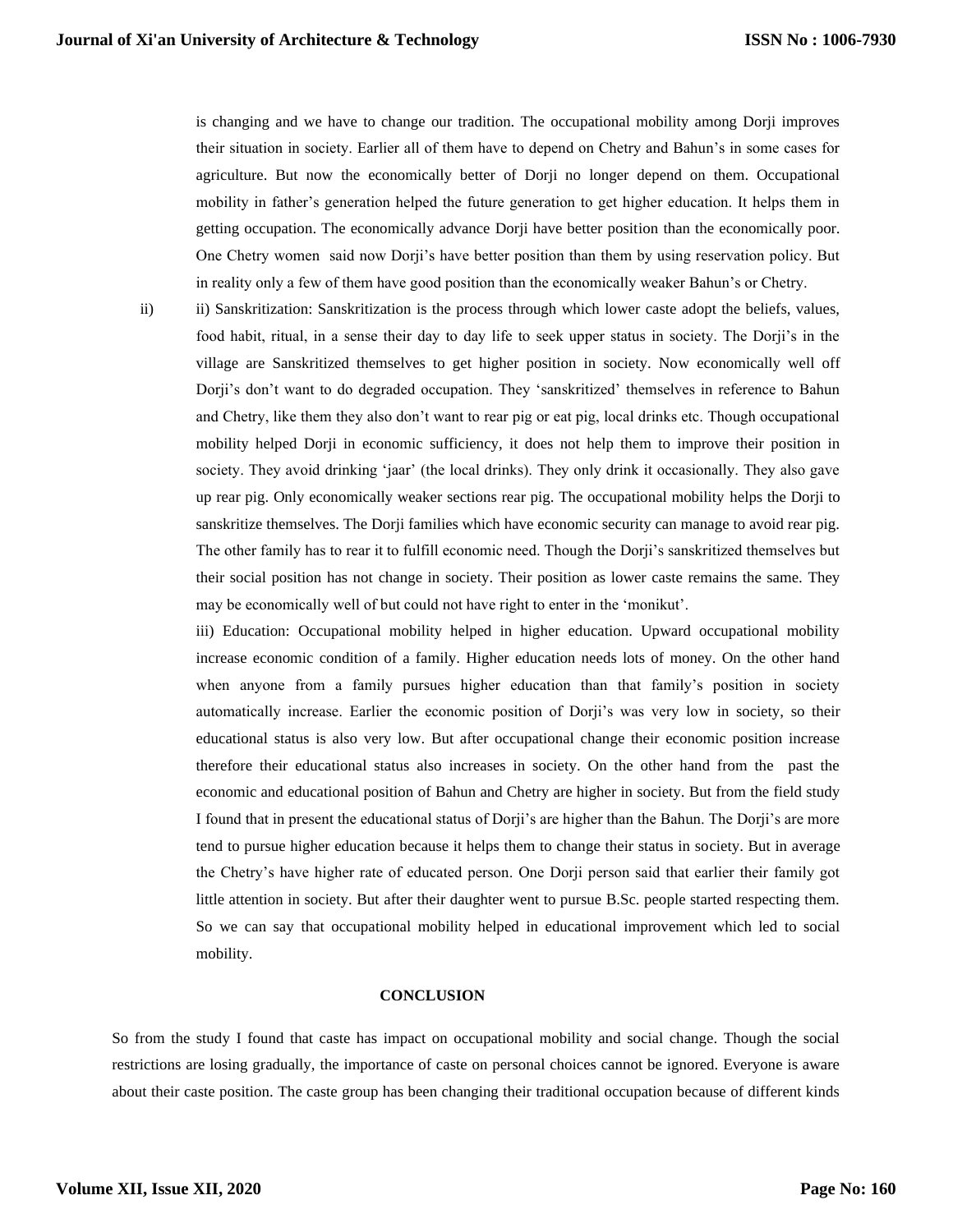of factor like economic, social, educational, modernization. But the higher castes still hesitate to do lower occupation and their social capital helps them to continue with the higher occupation.

## **REFERENCES**

Beteile, A. (2012). *Caste, Class and Power Changing Patterns of Stratification in a Tanjore Village.* New Delhi: Oxford India Perennials.

Chetry, S. K. (2016). Nepalis in Assam : A Historical Perspective(1816-1985). *Research Journal of Language, Literature and Humanities, 3(3)*, 22-25

Chhetry, D. B. (2012). Nepalis and Bangladeshis in Assam: Comparative Historical Analysis of Migration, Identity and Citizenship. In P. Nepal, & A. S. Chakraborty, *Politics of Culture, Identity and Protest in North-east India.* New Delhi: Shri Krishna Offset Press.

Deshpande, R., & Palshikar, S. (2008). Occupational Mobility: How Much Does Caste Matter? *Economic and Political Weekly* , 61-70.

Devi, M. (2011). Dynamics of Nepali Migration: Assimilation with the Assamese Society A Study of Sonitpur and Tinsukia Districts of Assam. *Himalayan Journal of Development and Democracy* .

Dhanagare, D. N. (1983). Peasant Movements in India 1920-1950. In D. N. Dhanagare, *Framework of the Study* (pp. 13-16). Oxford University Press.

Nath, L. (2003). *The Nepalis in Assam; Ethnicity and Cross Border Movements in the North - East.* Minerva Associates , India.

Nepali, P. B., & Pyakuryal, K. N. (2011). Livelihood Options For Landless and Marginalised Communities in an Agrarian Society: A Case Study from far Western Nepal. *pakjas* , 1-10.

Panini, M. N. (2014). The Political Economy of Caste. In M. N. Srinivas (Ed.), *Caste Its Twentieth Century Avata* (pp. 28-68). Mumbai: Penguin Books Ltd.

Saikia, A. (2017, June 28). Assam's Nepalis support the Gorkhaland movement-but say they will never leave their state. *Scroll.in* . Assam.

Scott, J. (2014). Oxford Dictionary of Sociology. United Kingdom: Oxford University Press.

Srinivas, M. N. (1959). The Dominant Caste in Rampura. *American Anthropological Association, 61*, 1-16.

Srinivas, M. N. (1972). *Social Change in Modern India.* Hyderabad: Orient BlackSwan Private LTD.

Subedi, M. (n.d.). Caste System: Theories and Practices in Nepal.